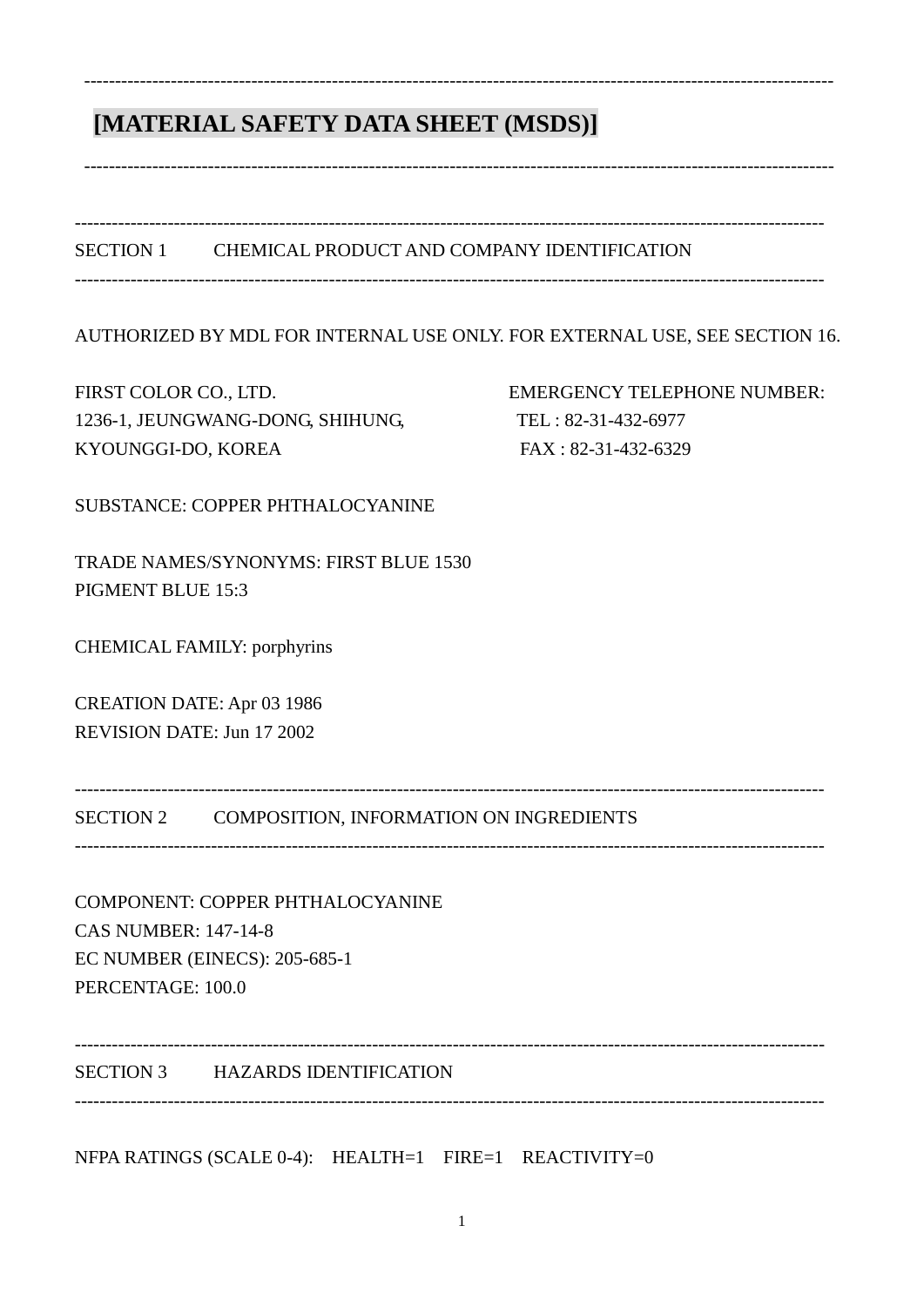## EC CLASSIFICATION (CALCULATED): Not determined.

EMERGENCY OVERVIEW: COLOR: bright, blue PHYSICAL FORM: crystals, solid ODOR: odorless MAJOR HEALTH HAZARDS: No significant target effects reported. PHYSICAL HAZARDS: Dust/air mixtures may ignite or explode.

POTENTIAL HEALTH EFFECTS: INHALATION: SHORT TERM EXPOSURE: irritation LONG TERM EXPOSURE: no information is available SKIN CONTACT: SHORT TERM EXPOSURE: no information is available LONG TERM EXPOSURE: no information on significant adverse effects EYE CONTACT: SHORT TERM EXPOSURE: mechanical irritation LONG TERM EXPOSURE: no information is available INGESTION: SHORT TERM EXPOSURE: no information on significant adverse effects LONG TERM EXPOSURE: no information is available CARCINOGEN STATUS: OSHA: N NTP: N

IARC: N

-------------------------------------------------------------------------------------------------------------------------

SECTION 4 FIRST AID MEASURES

INHALATION: Remove from exposure immediately. Use a bag valve mask or similar device to perform artificial respiration (rescue breathing) if needed. Get medical attention.

-------------------------------------------------------------------------------------------------------------------------

SKIN CONTACT: Remove contaminated clothing, jewelry, and shoes immediately. Wash with soap or mild detergent and large amounts of water until no evidence of chemical remains (at least 15-20 minutes). Get medical attention, if needed.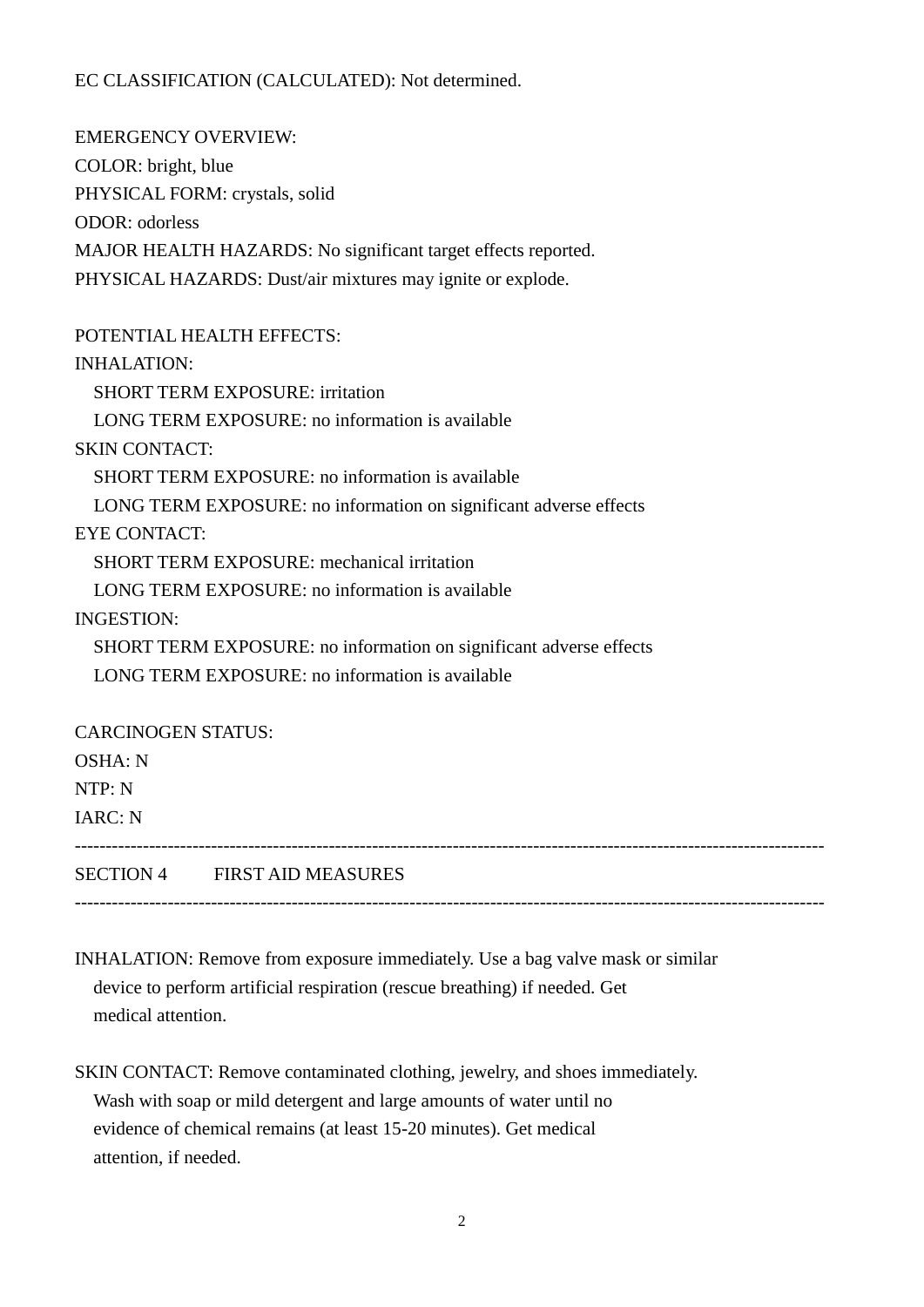- EYE CONTACT: Wash eyes immediately with large amounts of water or normal saline, occasionally lifting upper and lower lids, until no evidence of chemical remains. Get medical attention immediately.
- INGESTION: If vomiting occurs, keep head lower than hips to help prevent aspiration. Get medical attention, if needed.

------------------------------------------------------------------------------------------------------------------------- SECTION 5 FIRE FIGHTING MEASURES -------------------------------------------------------------------------------------------------------------------------

FIRE AND EXPLOSION HAZARDS: Slight fire hazard. Dust/air mixtures may ignite or explode.

EXTINGUISHING MEDIA: regular dry chemical, carbon dioxide, water, regular foam

Large fires: Use regular foam or flood with fine water spray.

FIRE FIGHTING: Move container from fire area if it can be done without risk. Do not scatter spilled material with high-pressure water streams. Dike for later disposal. Use extinguishing agents appropriate for surrounding fire. Avoid inhalation of material or combustion by-products. Stay upwind and keep out of low areas.

-------------------------------------------------------------------------------------------------------------------------

-------------------------------------------------------------------------------------------------------------------------

-------------------------------------------------------------------------------------------------------------------------

SECTION 6 ACCIDENTAL RELEASE MEASURES

#### OCCUPATIONAL RELEASE:

Collect spilled material in appropriate container for disposal. Keep out of water supplies and sewers. Keep unnecessary people away, isolate hazard area and deny entry.

SECTION 7 HANDLING AND STORAGE

Store and handle in accordance with all current regulations and standards. Store in a tightly closed container. Keep separated from incompatible substances.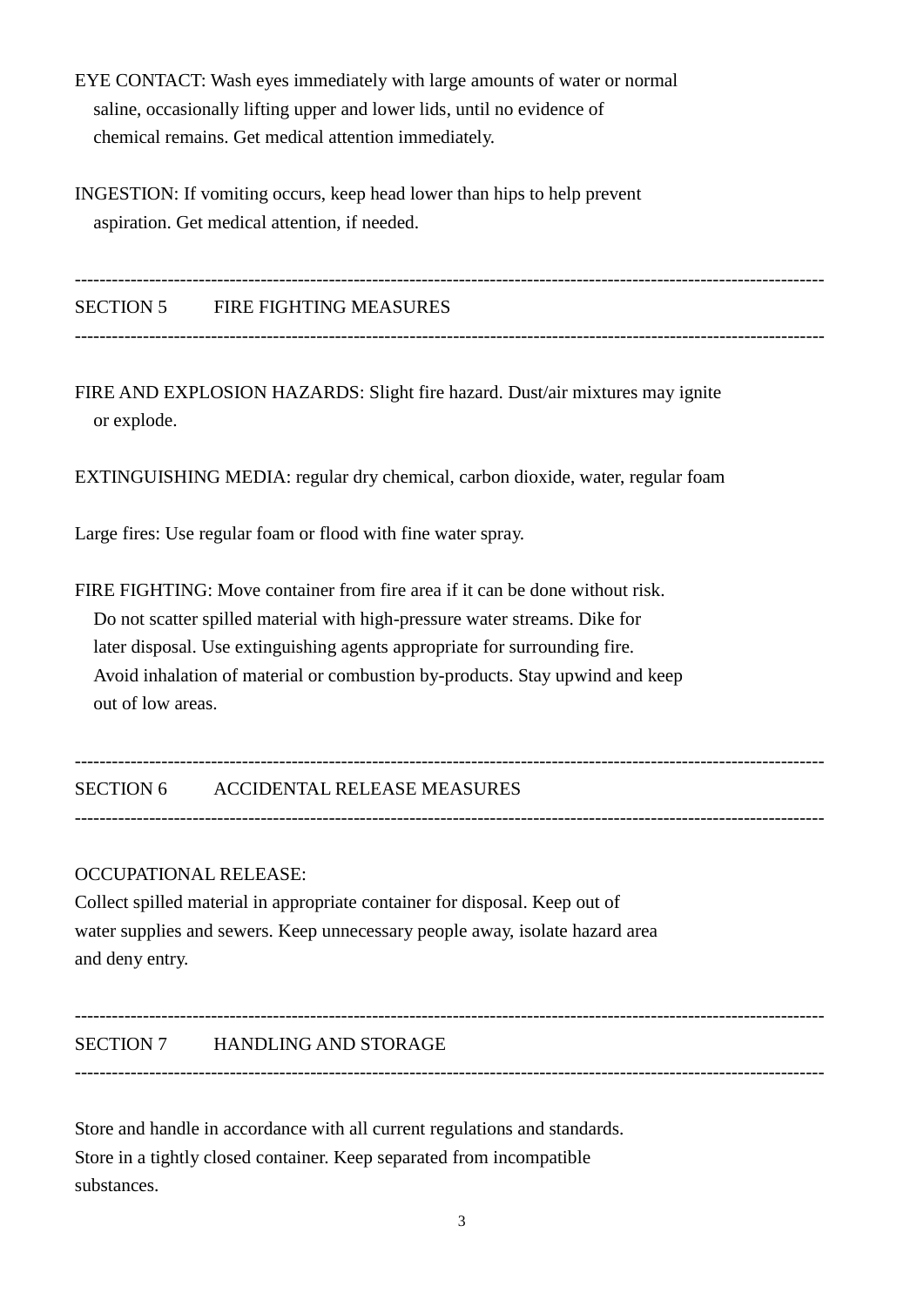#### SECTION 8 EXPOSURE CONTROLS, PERSONAL PROTECTION

-------------------------------------------------------------------------------------------------------------------------

-------------------------------------------------------------------------------------------------------------------------

#### EXPOSURE LIMITS:

#### COPPER PHTHALOCYANINE:

No occupational exposure limits established.

VENTILATION: Provide local exhaust ventilation system. Ventilation equipment should be explosion-resistant if explosive concentrations of material are present. Ensure compliance with applicable exposure limits.

EYE PROTECTION: Wear splash resistant safety goggles. Provide an emergency eye wash fountain and quick drench shower in the immediate work area.

CLOTHING: Wear appropriate chemical resistant clothing.

GLOVES: Wear appropriate chemical resistant gloves.

RESPIRATOR: Under conditions of frequent use or heavy exposure, respiratory protection may be needed. Respiratory protection is ranked in order from minimum to maximum. Consider warning properties before use. Any dust, mist, and fume respirator. Any air-purifying respirator with a high-efficiency particulate filter. Any powered, air-purifying respirator with a dust, mist, and fume filter. Any powered, air-purifying respirator with a high-efficiency particulate filter. For Unknown Concentrations or Immediately Dangerous to Life or Health - Any supplied-air respirator with full facepiece and operated in a pressure-demand or other positive-pressure mode in combination with a separate escape supply.

Any self-contained breathing apparatus with a full facepiece.

SECTION 9 PHYSICAL AND CHEMICAL PROPERTIES

-------------------------------------------------------------------------------------------------------------------------

-------------------------------------------------------------------------------------------------------------------------

PHYSICAL STATE: solid APPEARANCE: lustrous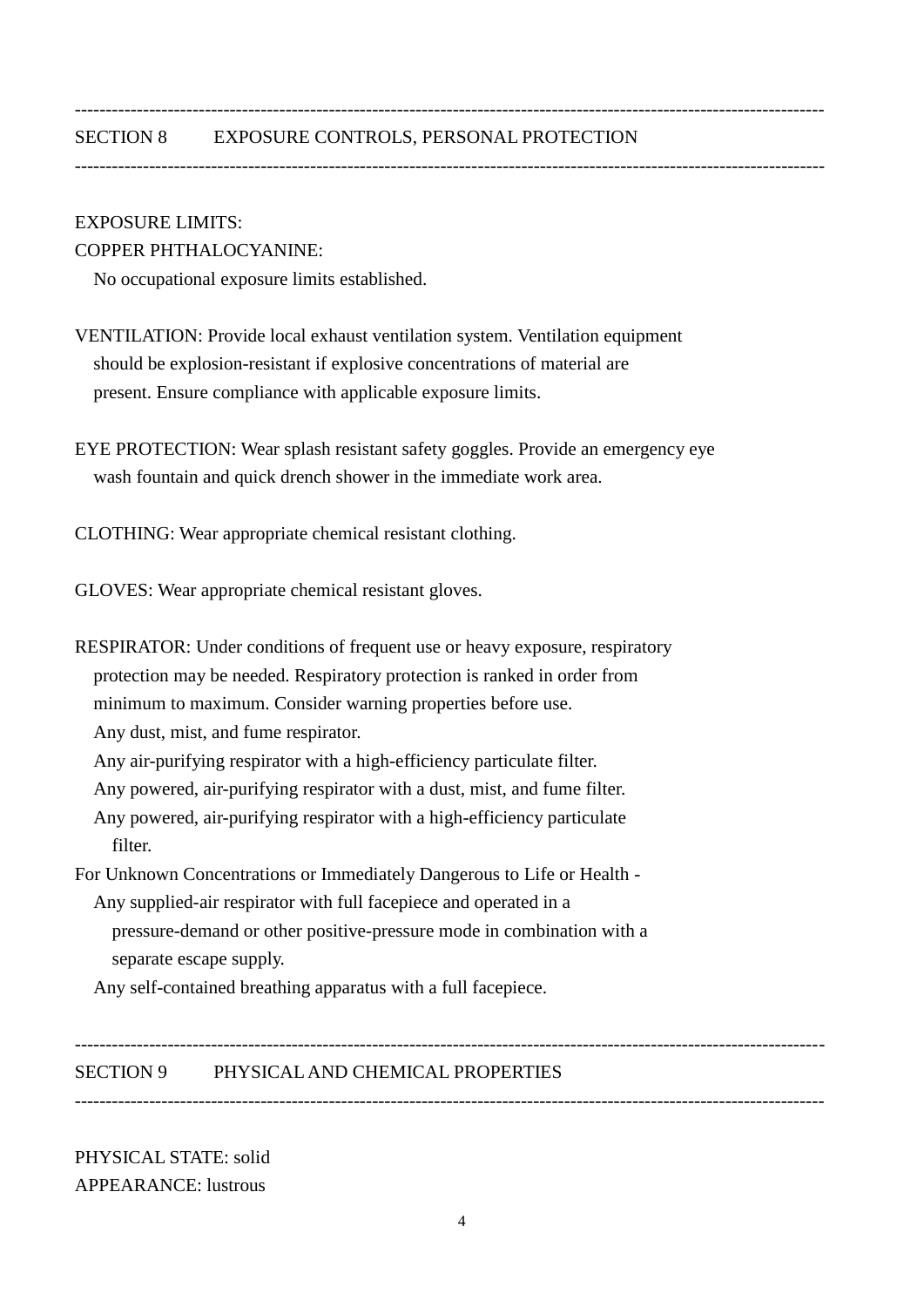COLOR: bright, blue PHYSICAL FORM: crystals, solid ODOR: odorless MOLECULAR WEIGHT: 576.08 MOLECULAR FORMULA: C32-H16-N8.CU BOILING POINT: Not applicable MELTING POINT: 896 F (480 C) SUBLIMATION POINT: >932 F (>500 C) VAPOR PRESSURE: Not applicable VAPOR DENSITY: Not applicable SPECIFIC GRAVITY (water=1): 1.59 WATER SOLUBILITY: very slightly soluble PH: Not applicable VOLATILITY: Not applicable ODOR THRESHOLD: Not available EVAPORATION RATE: Not applicable COEFFICIENT OF WATER/OIL DISTRIBUTION: Not available SOLVENT SOLUBILITY: Soluble: nitrobenzenes, 1-chloronaphthalene, 98% sulfuric acid Very Slightly Soluble: alcohol, hydrocarbons

Insoluble: solvents, dilute acids, alkali

SECTION 10 STABILITY AND REACTIVITY

-------------------------------------------------------------------------------------------------------------------------

-------------------------------------------------------------------------------------------------------------------------

REACTIVITY: Stable at normal temperatures and pressure.

CONDITIONS TO AVOID: Avoid heat, flames, sparks and other sources of ignition. Avoid contact with incompatible materials.

INCOMPATIBILITIES: oxidizing materials

COPPER PHTHALOCYANINE:

OXIDIZERS (STRONG): Fire and explosion hazard.

## HAZARDOUS DECOMPOSITION:

Thermal decomposition products: oxides of carbon, nitrogen

POLYMERIZATION: Will not polymerize.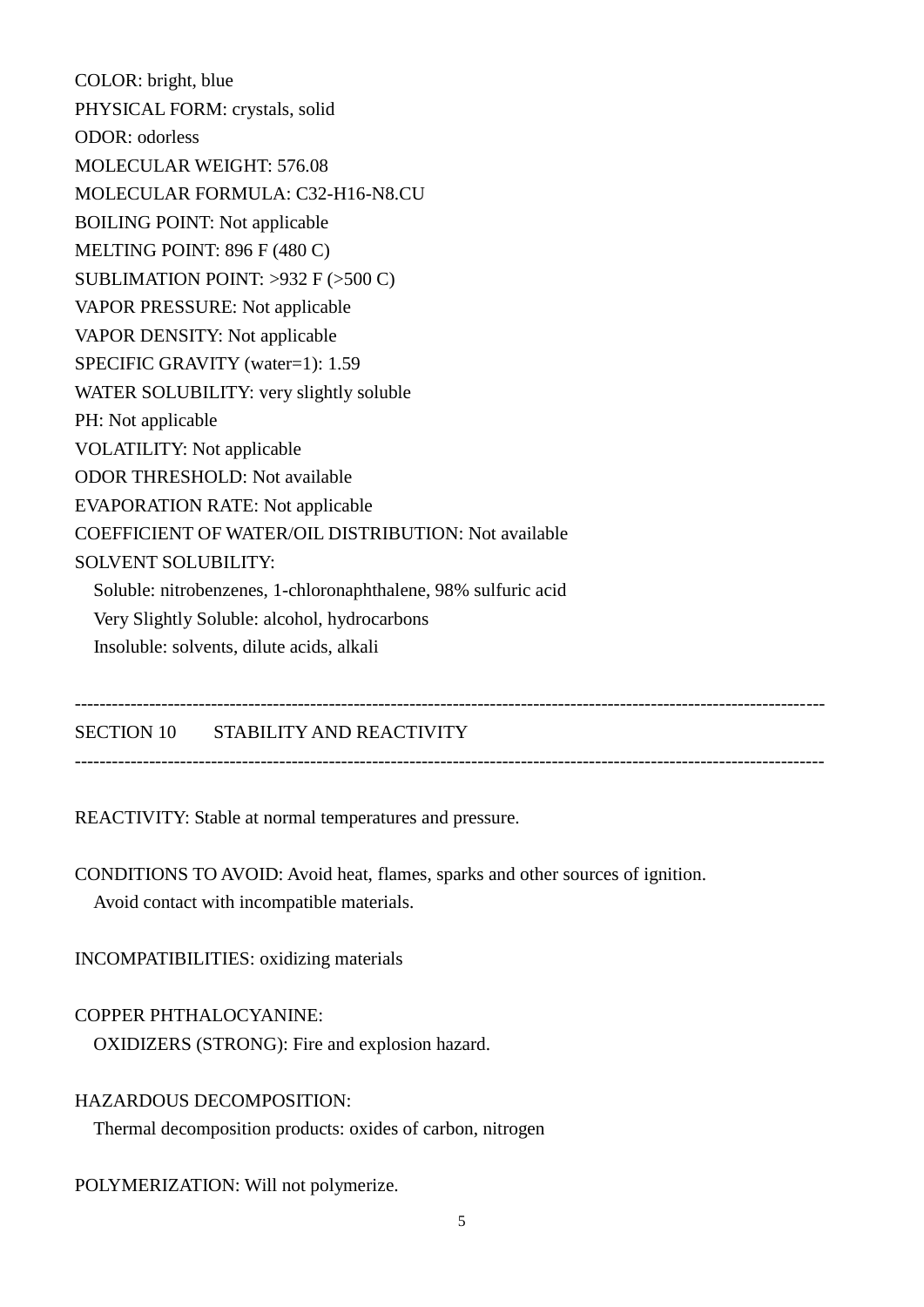## SECTION 11 TOXICOLOGICAL INFORMATION

#### COPPER PHTHALOCYANINE:

#### TOXICITY DATA:

>15 gm/kg oral-rat LD; >3 gm/kg intraperitoneal-rat LD

#### HEALTH EFFECTS:

### INHALATION:

ACUTE EXPOSURE:

COPPER PHTHALOCYANINE: May cause irritation of the mucous membranes.

-------------------------------------------------------------------------------------------------------------------------

-------------------------------------------------------------------------------------------------------------------------

## CHRONIC EXPOSURE:

COPPER PHTHALOCYANINE: No data available.

## SKIN CONTACT:

ACUTE EXPOSURE:

COPPER PHTHALOCYANINE: No data available.

## CHRONIC EXPOSURE:

COPPER PHTHALOCYANINE: Repeated contact may cause an allergic reaction.

## EYE CONTACT:

## ACUTE EXPOSURE:

COPPER PHTHALOCYANINE: Contact may cause mechanical irritation.

## CHRONIC EXPOSURE:

COPPER PHTHALOCYANINE: No data available.

#### INGESTION:

ACUTE EXPOSURE:

 COPPER PHTHALOCYANINE: The LD50 reported in rats was >5000 mg/kg. Ingestion may result in gastric disturbances.

## CHRONIC EXPOSURE:

COPPER PHTHALOCYANINE: No data available.

-------------------------------------------------------------------------------------------------------------------------

SECTION 12 ECOLOGICAL INFORMATION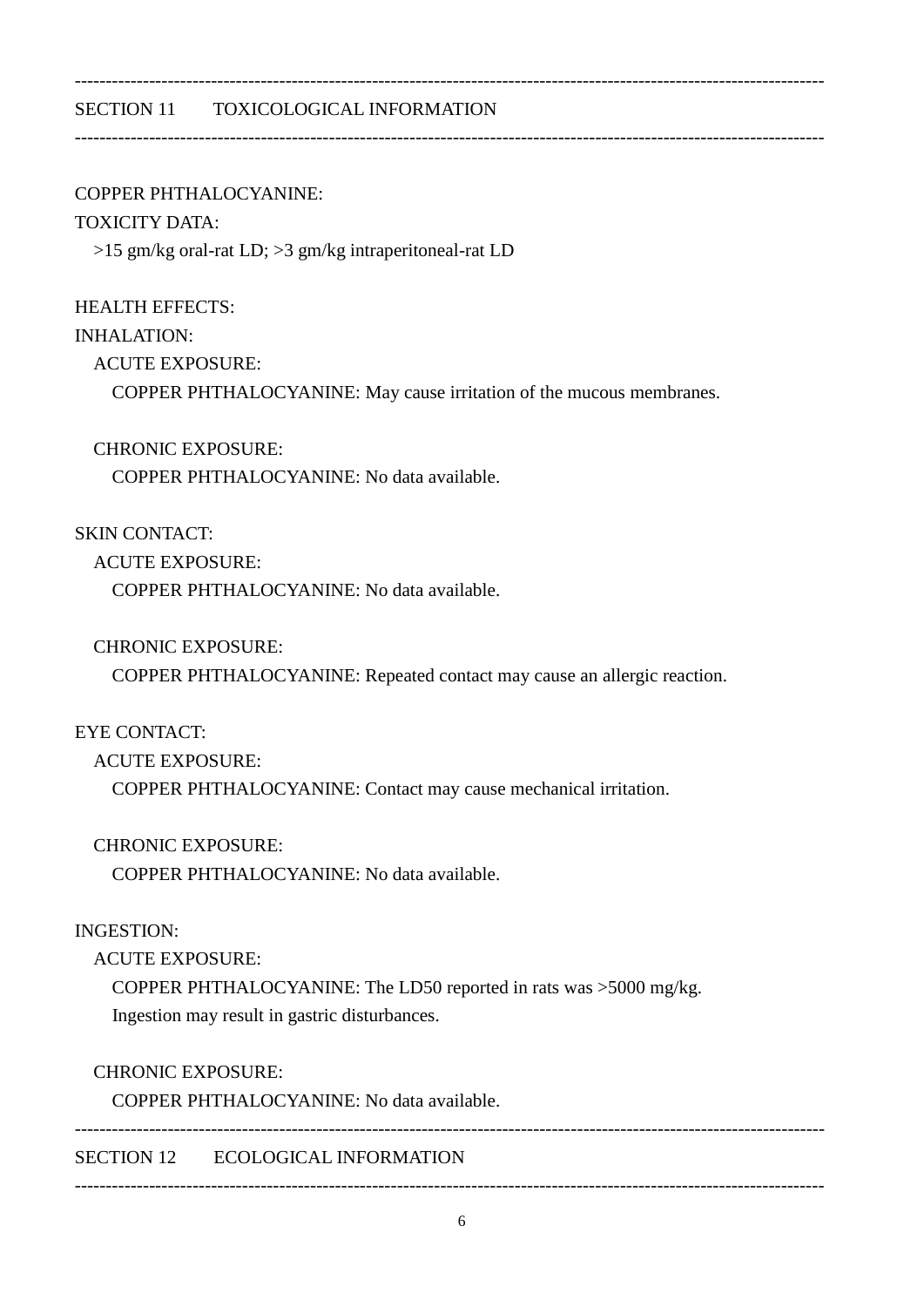#### Not available

## SECTION 13 DISPOSAL CONSIDERATIONS

-------------------------------------------------------------------------------------------------------------------------

-------------------------------------------------------------------------------------------------------------------------

-------------------------------------------------------------------------------------------------------------------------

Dispose in accordance with all applicable regulations.

SECTION 14 TRANSPORT INFORMATION

-------------------------------------------------------------------------------------------------------------------------

No classification assigned.

LAND TRANSPORT ADR/RID: No classification assigned.

AIR TRANSPORT IATA/ICAO: No classification assigned.

MARITIME TRANSPORT IMDG: No classification assigned.

SECTION 15 REGULATORY INFORMATION

-------------------------------------------------------------------------------------------------------------------------

-------------------------------------------------------------------------------------------------------------------------

U.S. REGULATIONS: TSCA INVENTORY STATUS: Y

 TSCA 12(b) EXPORT NOTIFICATION: Not listed. CERCLA SECTION 103 (40CFR302.4): N SARA SECTION 302 (40CFR355.30): N SARA SECTION 304 (40CFR355.40): N SARA SECTION 313 (40CFR372.65): N SARA HAZARD CATEGORIES, SARA SECTIONS 311/312 (40CFR370.21): ACUTE: N CHRONIC: N FIRE: N REACTIVE: N SUDDEN RELEASE: N OSHA PROCESS SAFETY (29CFR1910.119): N